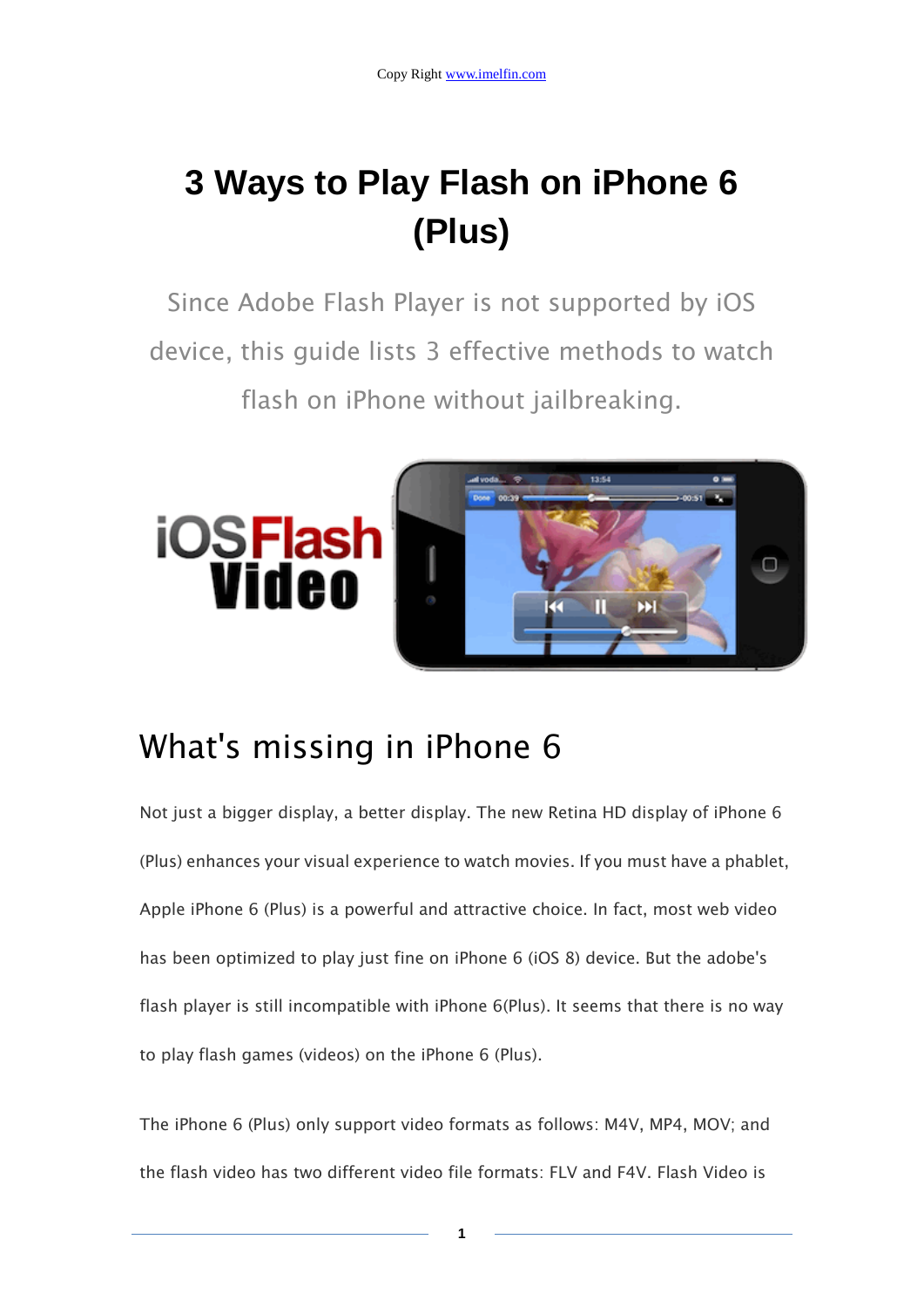viewable on most OS via Adobe Flash Player, web browser plugin or the third party programs. Apple's iOS devices including iPhone 6 (Plus) don't support the flash player. So in this guide I will show you how to play flash games on iPhone 6 (Plus) in the 3 methods.

[Method 1: Play flash on iPhone 6 via flash web browsers](http://www.imelfin.com/method1) [Method 2: Play flash on iPhone 6 via video player apps](http://www.imelfin.com/method2) [Method 3: Play flash on iPhone 6 via flash video converter](http://www.imelfin.com/method3)

# Method 1: Play flash on iPhone 6 via flash web browsers

Compared with Safari, the [Photon Browser](https://itunes.apple.com/us/app/photon-flash-player-for-iphone/id453546382?mt=8&ign-mpt=uo%3D2) is a powerful web browser with flash capability which is designed to enhance visual viewable experience on the iPhone 6 (Plus). It allows you to play Hulu videos, free games from facebook.com & kongregate.com, etc. The Photon connects the iPhone to a remote computer that can run flash games and then steams the desktop session to your iPhone 6 (Plus). Because of adopting virtual desktop, it maybe causes some problems such as some slowness and interface quirks.

In order to view flash sites, just tap the "lightning bolt" button to enter steaming mode. If you are looking for flash supported browsers for iPhone, Photon probably is the best choice.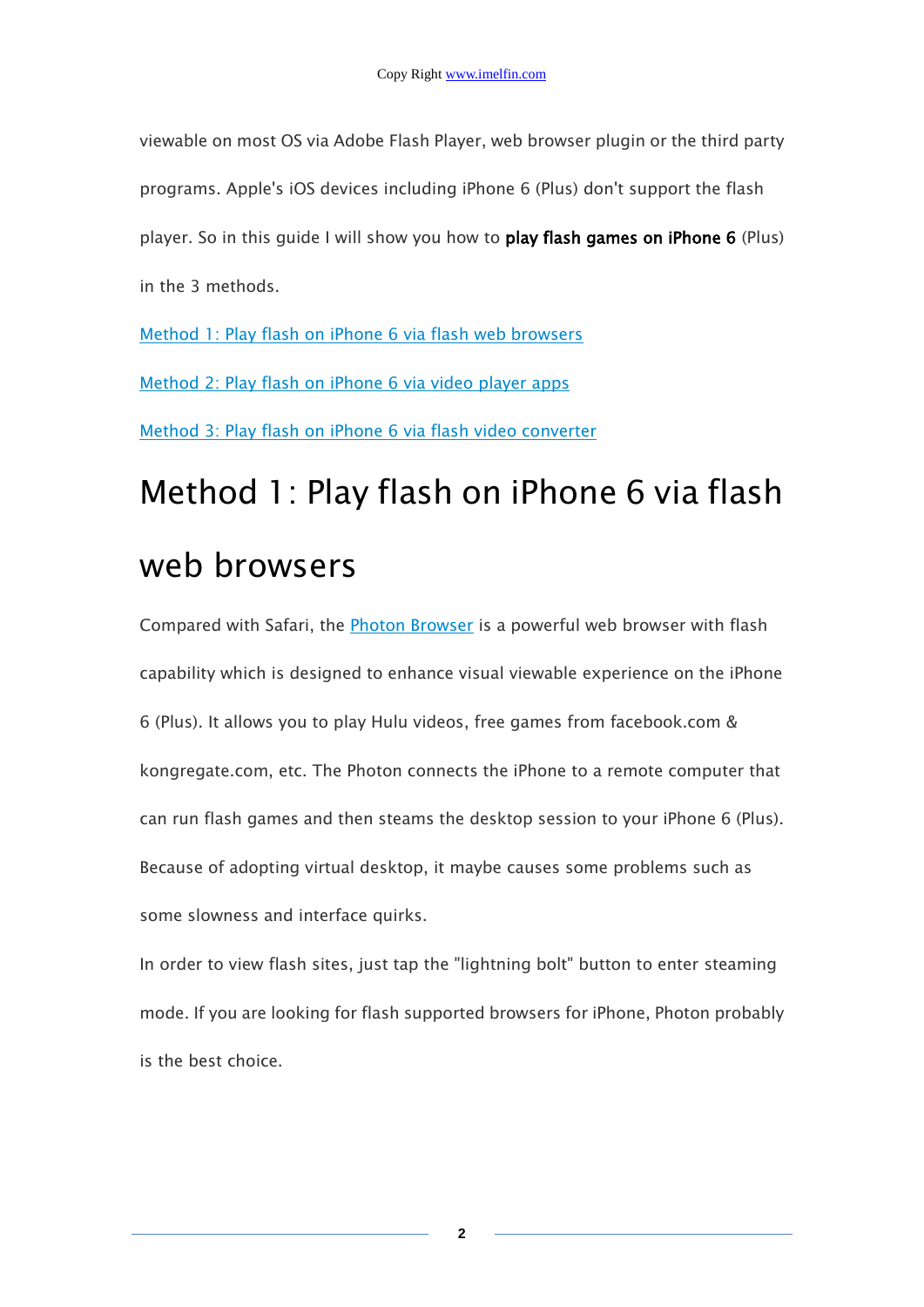#### Copy Right www.imelfin.com



## Method 2: Play flash on iPhone 6 via video player apps

[GoodPlayer](https://itunes.apple.com/app/goodplayer/id416756729?mt=8) is the ideal solution which plays videos in various formats including FLV, F4V, HD mkvs, rmvbs, etc. What's more, it has a built-in web browser and downloader. So it's not just a local media player. It supports a variety of subtitle language encoding and subtitle font customization. If want to know more functions about GoodPlayer for iPhone, click [here](http://www.hustmobile.com/goodplayer/) to read it.

If you want to play flash videos on the iPhone 6 (Plus), the "Open in" supported feature allows us to open video from mail attachments and Safari web browser. By the way, here is a list of the [best video player app for iPhone 6 \(Plus\), which also](http://www.imelfin.com/best-video-player-apps-for-iphone-5s-5.html)  [works for iPhone 5, iPhone 5s, iPad.](http://www.imelfin.com/best-video-player-apps-for-iphone-5s-5.html)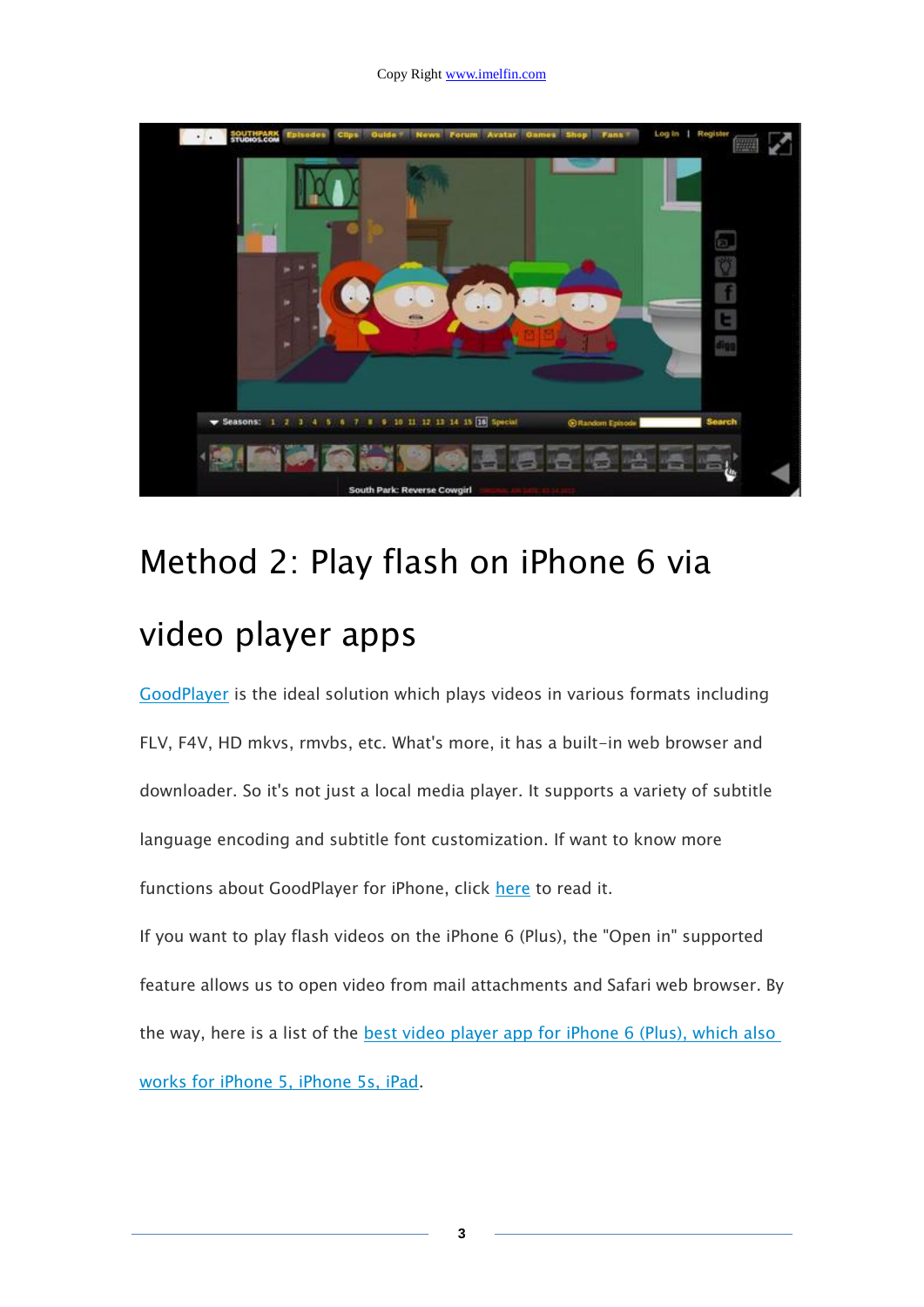Copy Right www.imelfin.com



## Method 3: Play flash on iPhone 6 via flash video converter alternative

Generally speaking, it needs uninterrupted network when you watch a flash online.

Of course, it takes more battery. If you want to play flash video offline on iPhone 6 (Plus), imelfin video converter is the best flash to video converter for iPhone.

1) imElfin video converter won't destroy animation but make it better.

2) It can download and capture flash video from website.

3) So easy to edit FLV videos and add your custom subtitles to flash video.

4) most of all, it enables us to convert DRM protection from apple purchased iTunes movies easily and legally.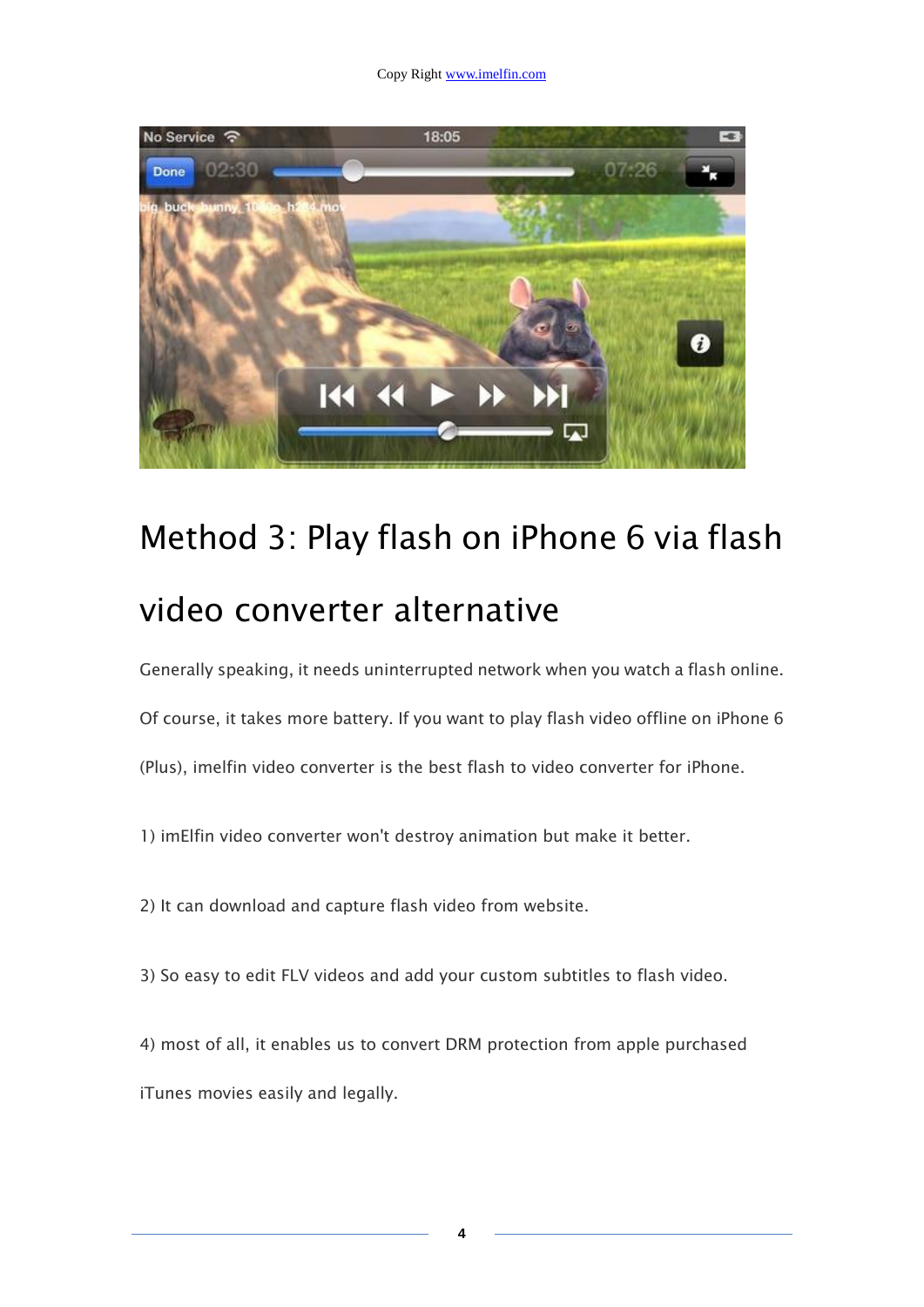5) It supports a variety of formats which is up to 158 formats such as HD FLV/F4V

in H.264/AVC codec. Learn more about this guide which teachs us about how to

| Add Video Files<br>30<br>I<br>Add Video Fles With Directshow<br>Add Video Files With Quicktime<br>Inginal Len A immed Lengt stimated SizeDutpu<br>Add Video Folder<br>Lflv.<br>00:09:50<br>00:09:50<br>242.21 MB<br><b>C</b> Find DRM Files<br>$\leftrightarrow$ Ext<br>$\leftarrow$<br>×<br>٠<br><b>None</b><br>the Audio 1<br>Ę<br>$\mathbf{v}$<br>$\overline{\phantom{a}}$<br>Phone5 H.264 Video (1136x640) (*.mp4)<br>$-8$<br>✔ Apply to all<br>Profile:<br>Merge into one file<br>Video Quality: Medium<br>Audio Quality: Medium<br>$\mathbf{v}$<br>$\mathbf{v}$ | File | Edit<br>Tools<br>Heb. |                                                                                 |  |  |  |  |  |                     |
|-----------------------------------------------------------------------------------------------------------------------------------------------------------------------------------------------------------------------------------------------------------------------------------------------------------------------------------------------------------------------------------------------------------------------------------------------------------------------------------------------------------------------------------------------------------------------|------|-----------------------|---------------------------------------------------------------------------------|--|--|--|--|--|---------------------|
|                                                                                                                                                                                                                                                                                                                                                                                                                                                                                                                                                                       |      |                       |                                                                                 |  |  |  |  |  | ۶                   |
|                                                                                                                                                                                                                                                                                                                                                                                                                                                                                                                                                                       |      |                       |                                                                                 |  |  |  |  |  |                     |
|                                                                                                                                                                                                                                                                                                                                                                                                                                                                                                                                                                       |      |                       |                                                                                 |  |  |  |  |  |                     |
|                                                                                                                                                                                                                                                                                                                                                                                                                                                                                                                                                                       |      |                       |                                                                                 |  |  |  |  |  |                     |
|                                                                                                                                                                                                                                                                                                                                                                                                                                                                                                                                                                       |      |                       |                                                                                 |  |  |  |  |  | 00:01:50 / 00:09:50 |
|                                                                                                                                                                                                                                                                                                                                                                                                                                                                                                                                                                       |      |                       |                                                                                 |  |  |  |  |  |                     |
|                                                                                                                                                                                                                                                                                                                                                                                                                                                                                                                                                                       |      |                       |                                                                                 |  |  |  |  |  |                     |
|                                                                                                                                                                                                                                                                                                                                                                                                                                                                                                                                                                       |      |                       |                                                                                 |  |  |  |  |  |                     |
| Output:                                                                                                                                                                                                                                                                                                                                                                                                                                                                                                                                                               |      |                       | $\bullet$ $\blacksquare$<br>Crisisersiaguiter/@ecuments\imElfin\Video Converter |  |  |  |  |  |                     |

[convert flash to mp4 for iPhone 6.](http://www.imelfin.com/video-converter-guide.htm)

After we click "Convert" Button, it will take us a while to finish flash to iPhone conversion. Now you can add the converted mp4 to iTunes and then sync it to your iPhone 6 (Plus).